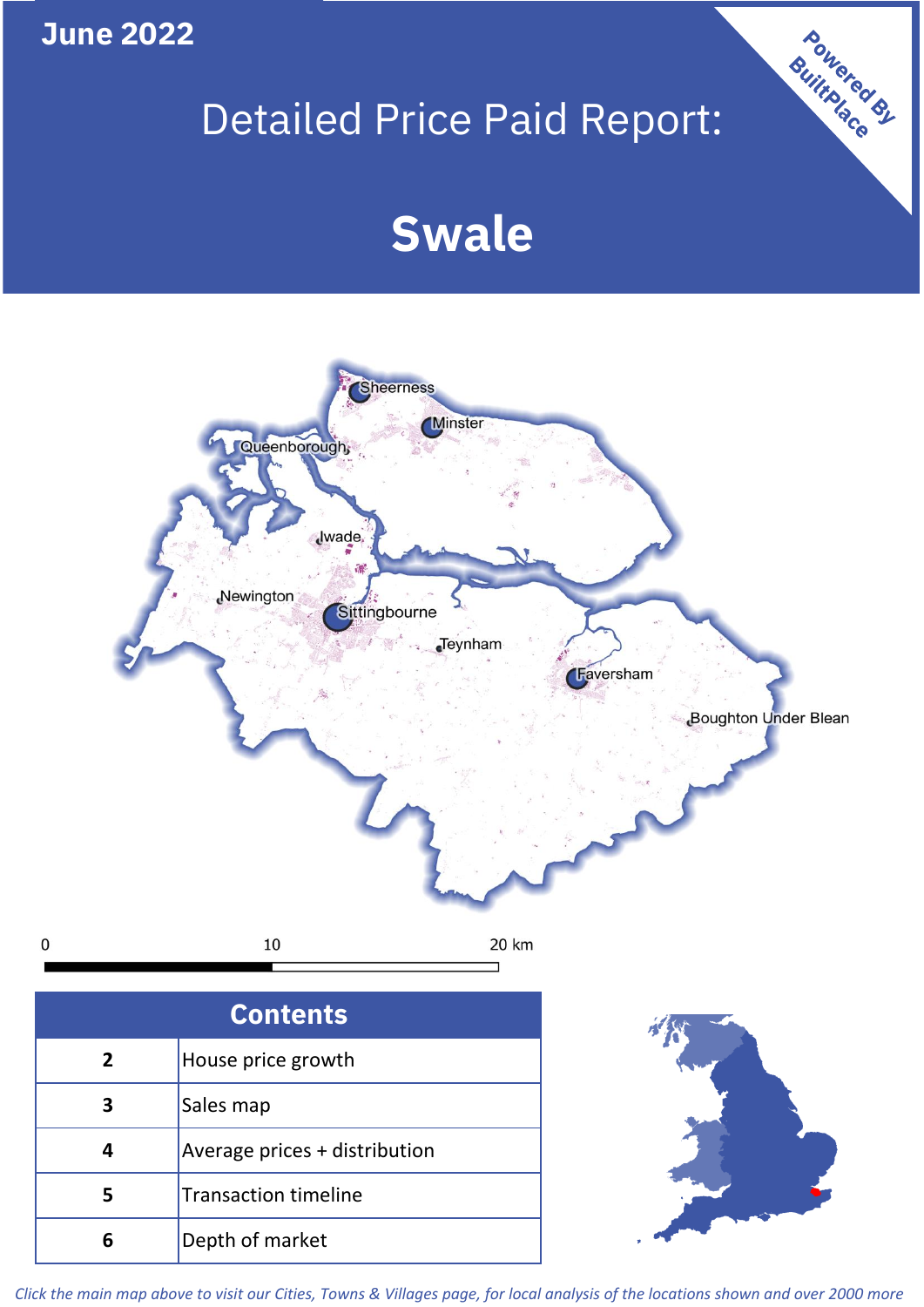### **Headline Data**

|                     | <b>Current level</b> | 3 month  | <b>Annual</b> | 5 year  | 10 year |
|---------------------|----------------------|----------|---------------|---------|---------|
| <b>House prices</b> | £296,942             | 2.4%     | 11.6%         | 26.6%   | 88.2%   |
| <b>Transactions</b> | 2,400                | $-12.9%$ | 9.3%          | $-5.5%$ | 38.6%   |

# **House Price Growth (April 2022 data)**

#### *Annual Change in House Prices*



House prices in Swale grew by 11.6% in the 12 months to April 2022 (based on 3-month smoothed data). By comparison national house prices grew by 10.7% and prices in the South East grew by 11.5% over the same period.

Swale house prices are now 63.2% above their previous peak in 2007, compared to +60.7% for the South East and +52.9% across England.



#### *Year-To-Date Change in House Prices, December to April*

Local prices have grown by 3.3% in 2022 so far, compared to growth of 1.2% over the same period last year.

#### *Source: OS OpenData; UK House Price Index (Contains HM Land Registry data © Crown copyright)*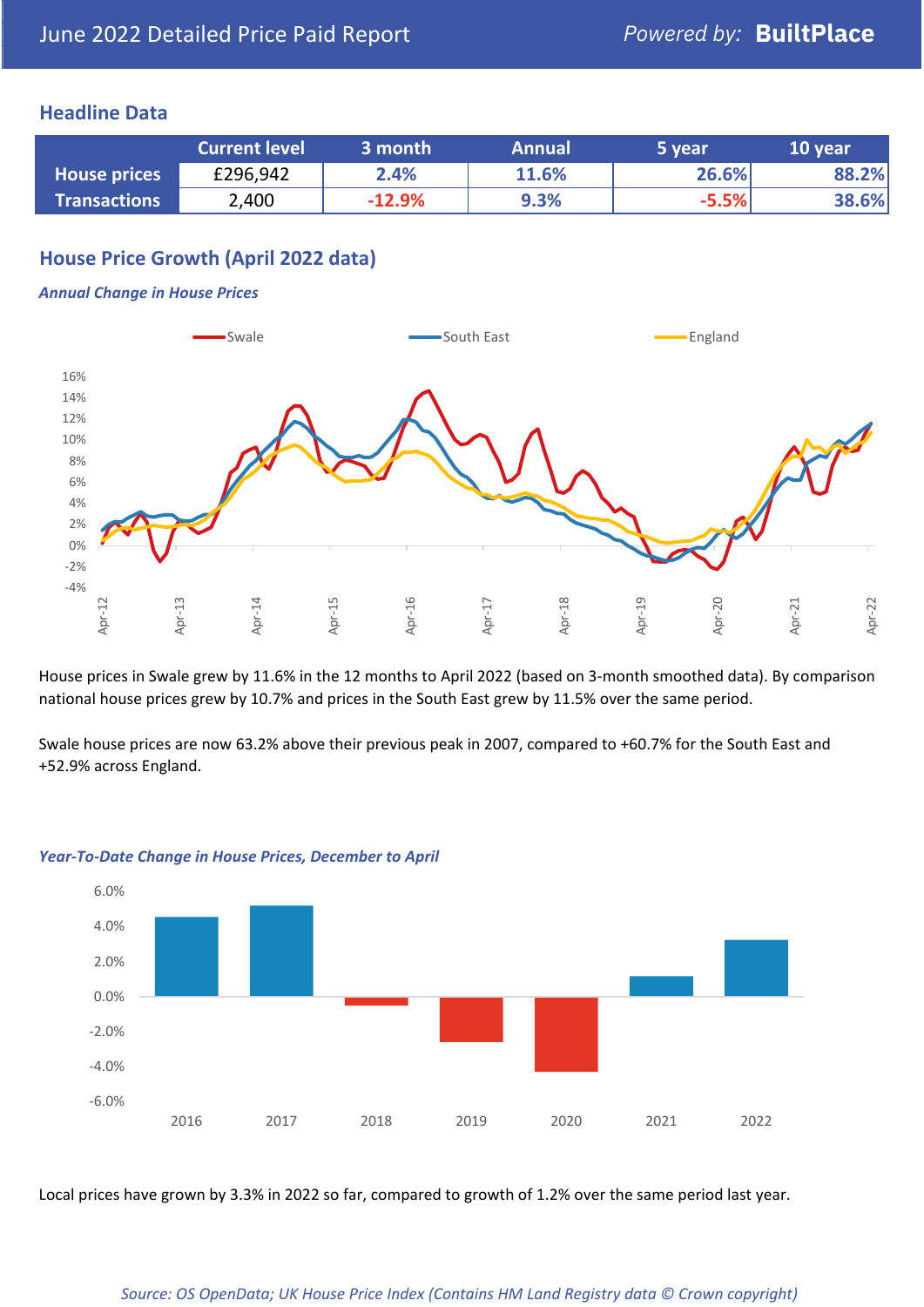# **House Price Map**

*12 months to April 2022*



*Each point is one postcode, coloured by the average value relative to all sales in this local authority (price bands are LA-specific quintiles).*

# **Map Key**

| Min      | Max      |                            |
|----------|----------|----------------------------|
| Up to    | £199,000 | 1st quintile / lowest 20%  |
| £199,000 | £247,000 | 2nd quintile               |
| £247,000 | £294,000 | 3rd quintile               |
| £294,000 | £371,000 | 4th quintile               |
| £371,000 | and over | 5th quintile / highest 20% |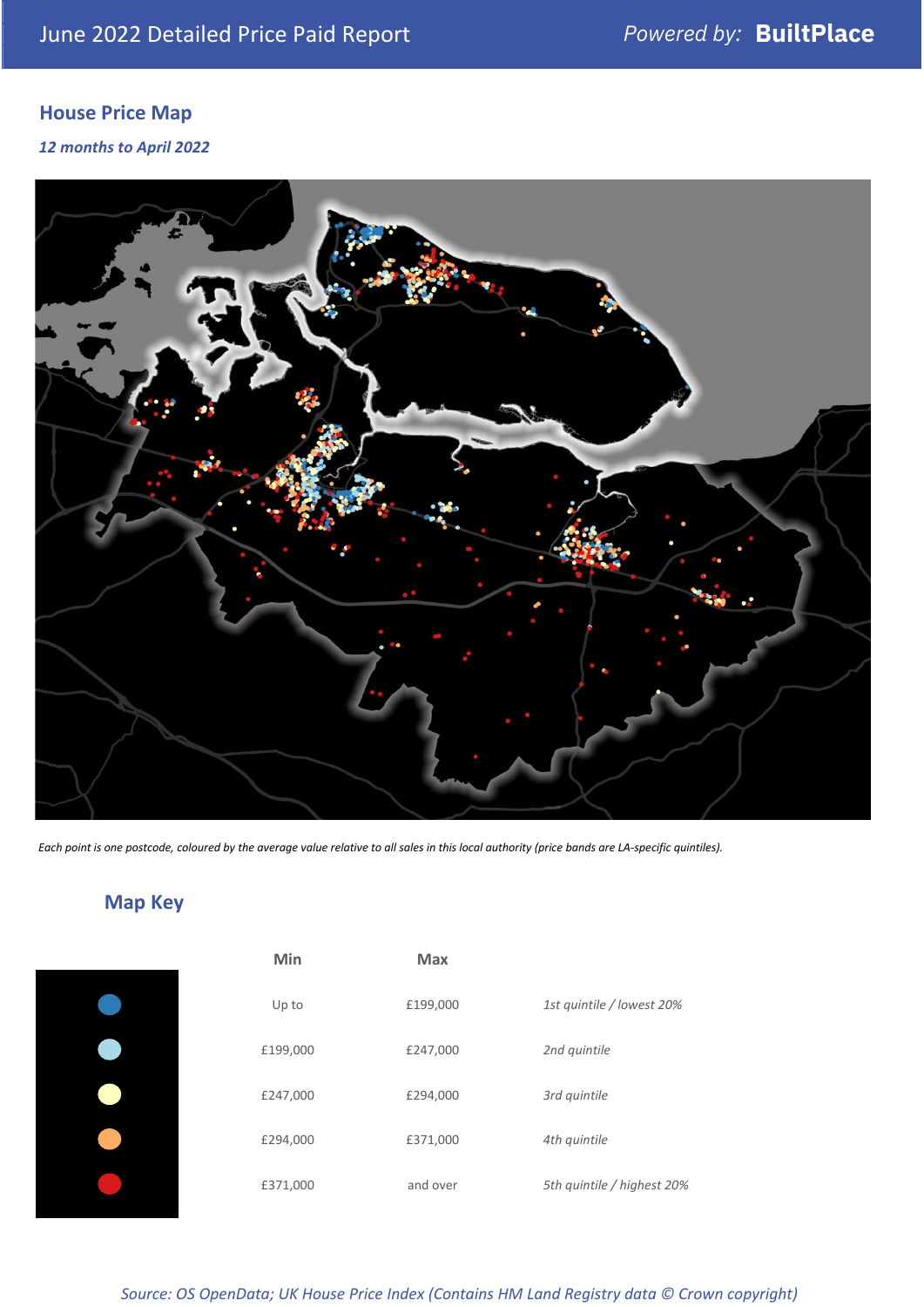# **Average House Price by Property Type**

#### *12 months to April 2022*



|                 | <b>New</b> | <b>Second hand</b> |  |  |
|-----------------|------------|--------------------|--|--|
| <b>Flat</b>     | £218,864   | £161,318           |  |  |
| <b>Terraced</b> | £319,276   | £245,108           |  |  |
| Semi-detached   | £315,493   | £294,541           |  |  |
| <b>Detached</b> | £442,457   | £451,696           |  |  |

# **House Price Distribution by Year**

*All properties, by price band and calendar year (2020 = year to date)*

|                    | 1997 | 2002 | 2007 | 2012 | 2017 | 2019 | 2020 |
|--------------------|------|------|------|------|------|------|------|
| <b>Under £100k</b> | 89%  | 46%  | 8%   | 11%  | 2%   | 1%   | 2%   |
| £100-200k          | 10%  | 43%  | 64%  | 63%  | 31%  | 19%  | 21%  |
| E200-300k          | 1%   | 8%   | 21%  | 18%  | 41%  | 41%  | 43%  |
| £300-400k          | 0%   | 2%   | 5%   | 5%   | 16%  | 23%  | 23%  |
| £400-500k          | 0%   | 0%   | 2%   | 2%   | 6%   | 9%   | 7%   |
| £500k-1m           | 0%   | 0%   | 1%   | 1%   | 4%   | 7%   | 4%   |
| £1-2m              | 0%   | 0%   | 0%   | 0%   | 0%   | 1%   | 0%   |
| <b>Over £2m</b>    | 0%   | 0%   | 0%   | 0%   | 0%   | 0%   | 0%   |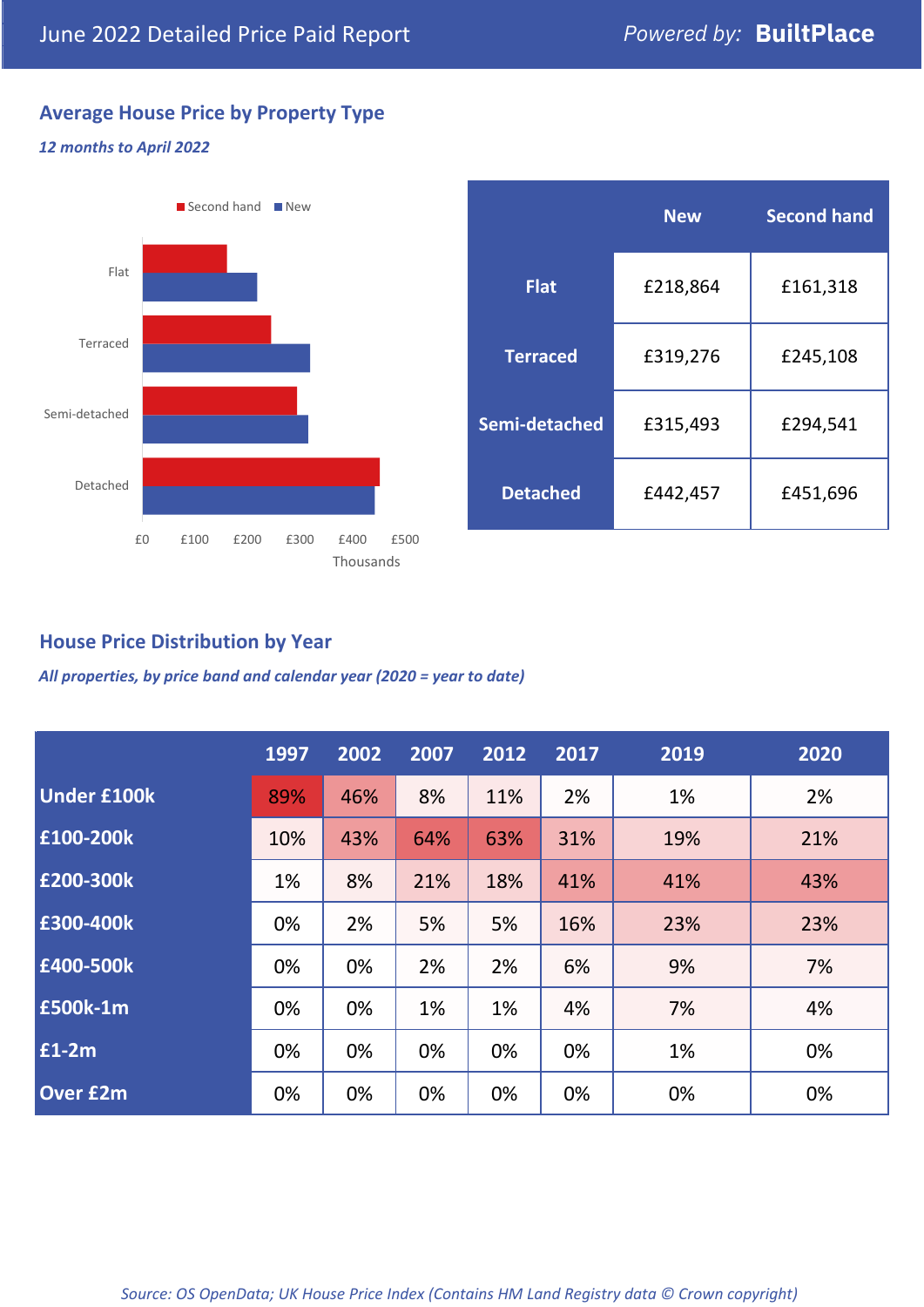# **Transactions (February 2022 data)**

*Annual Transactions, Indexed (2001-05 average = 100)*



There were 2,400 transactions in Swale during the 12 months to February 2022. This is 75% of the average from 2001-05 and suggests activity is below pre-downturn levels.

Transactions in Swale have fallen by 7.1% since 2014, compared to changes of -9.9% for South East and -7.7% for England.



#### *Cash and New Build Sales as % of Total, by Year*

*Note: The data on this page EXCLUDES transactions identified as transfers under a power of sale/repossessions, buy-to-lets (where they can be identified by a mortgage), and transfers to non-private individuals - i.e. it comprises only Land Registry 'A' data.*